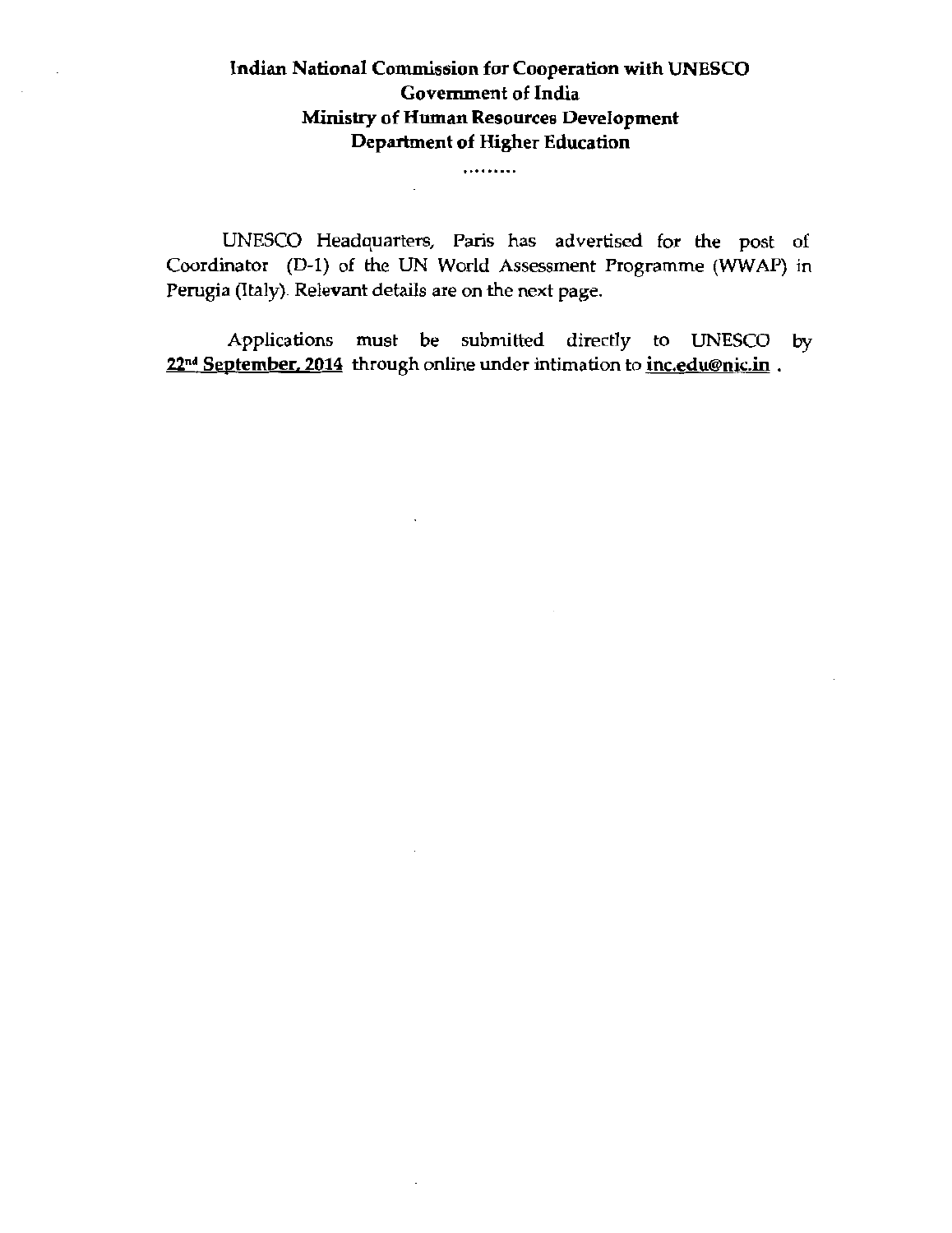$S$ . No.  $US(S)$ 

(:

United Nations<br>Educational, Scientific and Cllltural Organization

The Minister of Human Resource Development, Communications & Information Technology New Delhi (India}

22 JUILLET 2014

Ref.: CU4061

Objet: Coordinator (D-1) **UN World Water Assessment Programme {WWAP) Perugia, Italy**  11TSC0001 OS

Sir/Madam,

I wish to inform you that I have decided to advertise the post of Coordinator of the UN World Water Assessment Programme (WWAP) in Perugia (Italy).

I enclose herewith information on the duties with which the selected candidate will be entrusted, as well as on the required qualifications, experience and competencies.

As you know, the Secretariat accords great importance to geographical distribution and gender, especially at the senior level. I should be grateful, therefore, if you would assist me in achieving a more balanced geographical distribution, as well as an equitable representation of women, by encouraging appropriate and qualified candidates to apply.

Candidates who wish to be considered for this post shall apply online, via the dedicated UNESCO website, Careers, as soon as possible and well before the closing date, and ensure that applications are well received in the system. Candidates will receive an automatic acknowledgement of receipt by email confirming the registration of their applications.

It is important to note that all applications must be correctly submitted by 22 September 2014 at the latest. Should you have any queries, please send an email to staffingteam@unesco.org.

Exceptionally, candidates without access to the Internet shall submit their application, quoting the post number: "11TSC00010S", to the following address below:

> **Director** Bureau of Human Resources Management (HRM) UNESCO 7 place de Fontenoy 75352 Paris 07 -SP France

Only applications received at this address within the stipulated deadline can be considered to ensure equitable treatment to all applications received.

اش ش

Wednetty<br>At Bind R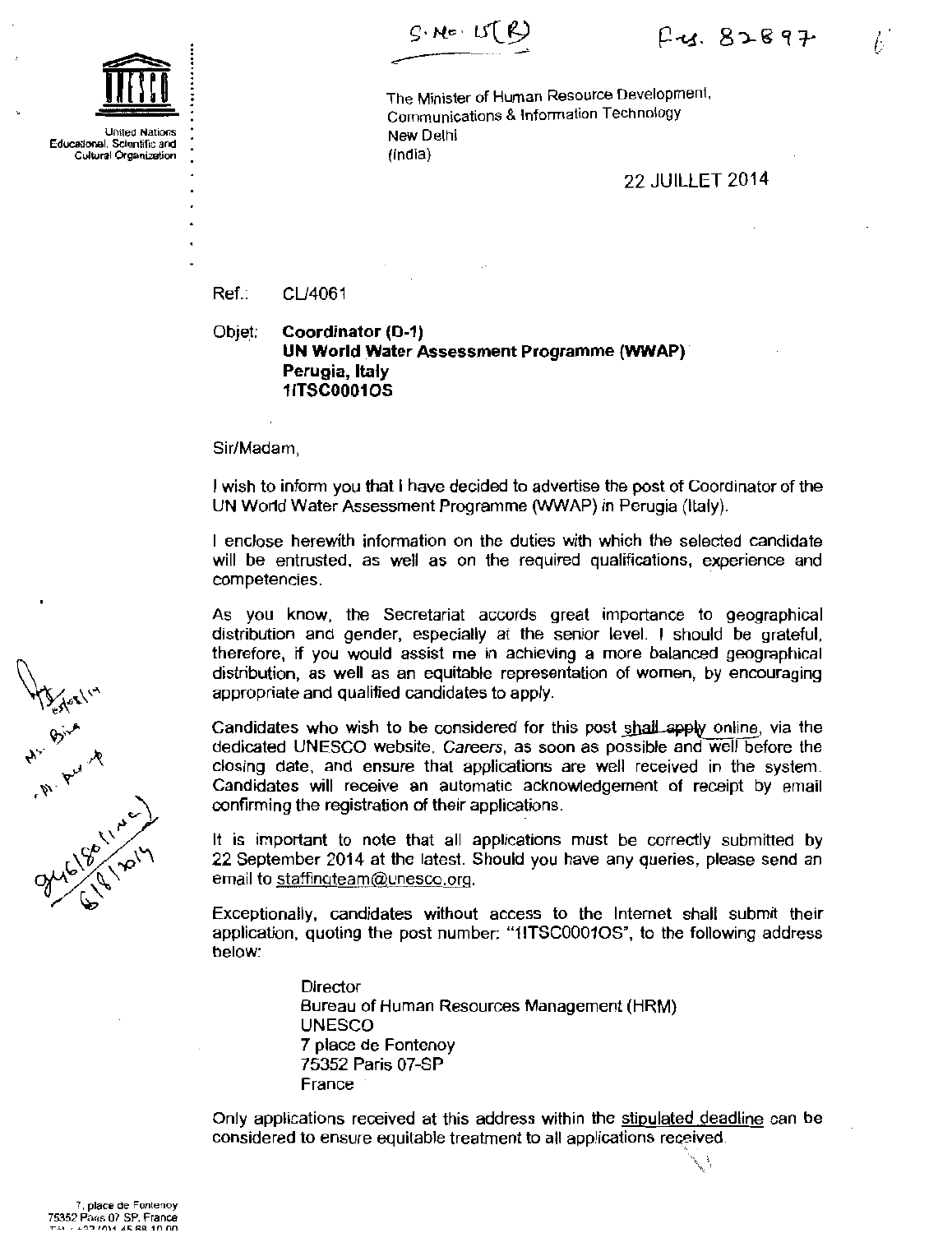#### $CL/4061 - page 2$

Ŕ.

Each candidate's application should contain a detailed curriculum vitae and the names of persons from whom professional references may be obtained\_ The curriculum vitae may be submitted in English or French, preferably on the official UNESCO curriculum vitae form, and should include the following information: date and place of birth; present nationality: gender; university education; present and previous posts held; fields of specialization; publications; knowledge of languages, in particular the degree of ability to write, speak and understand the required languages, as indicated in the attached Vacancy Notice.

It is important that all applications meet the established deadline, thus all care should be taken to ensure that such candidatures reach the Bureau of Human Resources Management prior to the closing date. Applications received after the stipulated deadline cannot be considered.

I cannot overemphasize the importance I attach to having an outstanding candidate to fill this post. and count on your cooperation to achieve this goal through the dissemination of the vacancy announcement to nationals of your country using the channels you consider most appropriate.

Accept, Sir/Madam. the assurances of my highest consideration\_

Irina Bokova Director-General

Enclosures: 2

cc: National Commissions for UNESCO Permanent Delegations to UNESCO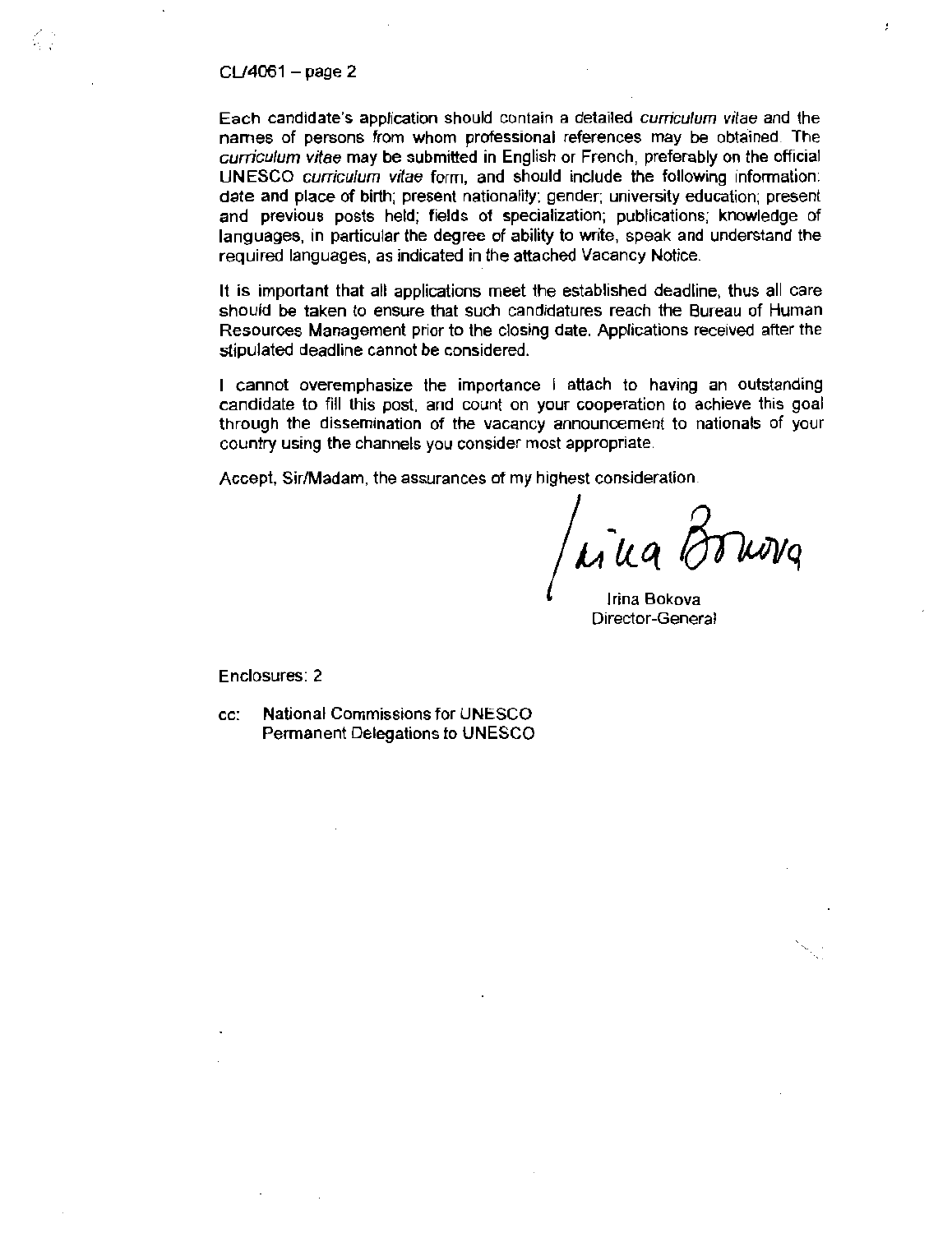63



~•'l"'al Srg~•l~t.~.-

#### Title: COORDINATOR, UN WORLD WATER ASSESSMENT PROGRAMME (WWAP)

Domain: Global Water Assessment/Water Management Post Number: 11TSCOOQ1 OS Grade: D-1 Organizational Unit: Natural Sciences Sector Primary Location: Perugia, Italy Recruitment open to: Internal and external candidates Type of contract: Fixed-Term Annual salary: US \$162.955 Deadline *(midnighl., Paris time):* 22 September 2014

### OVERVIEW OF THE FUNCTIONS OF THE POST

*The United Nations World Water Assessment Programme {WWAP) is a flagship programme, hosted by UNESCO. The Programme monitors, assesses and reports on different themes related to the world's freshwater resources. One of WWAP's primary products is the annual World Water Development Report (WWDR), which is a joint effort of UN-Water members and partners. This key report provides an authoritative picture of the state, use* rmd *management of the world's freshwater resources. In addition to coordinating this significant United Nations* report, WWAP monitors freshwater issues in order to provide recommendations, develop case studies, enhance assessment capacity at a national level and inform on the decision-making process. WWAP seeks to equip water *managers and key decision- and policy-makers with the information, data, tools and skills necessary to enable them to effectively participate in the development and implementation of policies.* 

Under the overall authority of the Director-General and in dose consultation with the Assistant Director-General for Natural Sciences, and under the supervision of the Director of the Division of Water Sciences of UNESCO, the incumbent will provide intellectual leadership, strategic vision and operational guidance for all components of WWAP in support of the post-2015 development agenda. More precisely, the Coordinator will:

- lead and coordinate the development and production of the UN World Water Development Report, working in close partnership with governments, international organizations, non-governmental organizations and, the United Nations agencies and other entities that make-up UN-Water;
- plan, develop and implement strategies, programmes and plans of action for the WWAP including the provision of expert and strategic advice to regions/countries, in coordination with the Secretary of the International Hydrological Programme, on the production of water and gender-sensitive disaggregated information and data, capacity-building activities and the contribution to specific JHP projects such as Conflict Resolution;
- be responsible for the overall management ofWWAP's human and financial resources including administrative operations and security requirements in line with the UNESCO's policies and procedures;
- be responsible for the mobilization of extrabudgetary resources, fur developing and maintaining relations with the international and local water research communities including the host country Authorities.

# **REQUIRED QUALIFICATIONS**

#### EDUCATION

• An advanced university degree in engineering or geographyfenvironmental/health sciences with a specialization in water.

#### WORK EXPERIENCE

- At least 15 years' experience in water policy and strategy formulation, project management in a collaborative context and the formulation and management of research or development projects.
- Experience in advocacy, resource mobilization and partnership development.
- $\blacksquare$ Working experience in projects from both the developed and developing world.

UNESCO is committed to promoting geographical distribution and gender equality within its Secretariat. Therefore, women candidates are strongly encouraged to apply, as are nationals from non- and under-represented Member States. Persons with disabilities equally are encouraged to apply.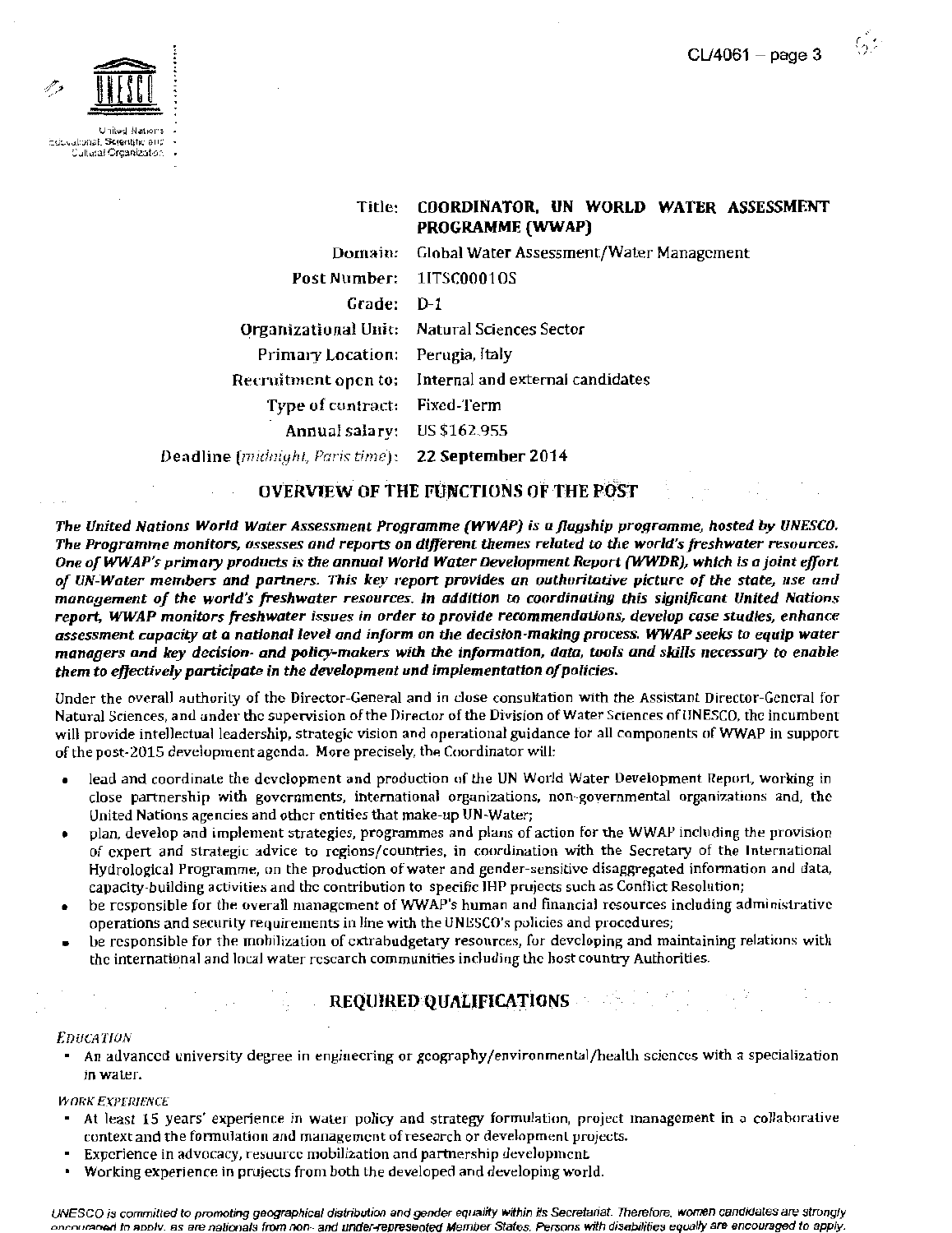A proven record of senior management and professional experience at the international or intergovernmental levels.

 $\cdot$ 

#### SKILLS/COMPETENCIES

Commitment to the Organization's mandate, vision, strategic direction and priorities.

- Proven leadership and managerial skills, a broad general culture and sound analytical capacities, high sense of objectivity, professional integrity and political astuteness.
- Ability for strategic planning and management, as well as demonstrated ability to translate strategy into priorities  $\blacksquare$ and action, and effectively plan, mobilize and manage resources to deliver results.
- Ability to interact with a wide range of high-level partners and demonstrated partnership development and  $\overline{\phantom{a}}$ fundraising experience.
- Demonstrated interpersonal skills and ability to provide intellectual leadership and motivate teams in a  $\bullet$ multicultural environment, as well as to ensure training and development of staff.
- Ability to communicate effectively and persuasively, orally and in writing, with strong representational skills.

#### *LANlil/Alil:S*

Excellent knowledge and drafting skills in English and working knowledge of Frem:h. Language training will *be*  mandatory in order to acquire the required level of the second working language in a reasonable timeframe.

# DESIRABLE QUALIFICATIONS

#### **EDUCATION**

- A PhD degree or equivalent in a water resources related field would be an asset.
- Other university degrees or short to medium-term training courses in disciplines relevant to the post would be an advantage

#### WORK EXPERIENCE

- A proven record of networking with water relevant universities, international organizations and NGOs.
- Experience in the field of international relations and diplomacy.
- Experience on communication and gender equality related programmes.

#### SKILLS/COMPETENCIES

- Strong global professional network.
- $\ddot{\phantom{a}}$ Sound judgment and decision-making skills.
- Ability to identify key strategic issues, objectives, opportunities and risks-
- Skills in administration and the management of financial and human resources\_
- j, Ability to understand and take into account a variety of perspectives and opinions and to work in a team spirit towards collective objectives.

#### *LANGUAGES*

- Knowledge of other United Nations languages (Arabic, Chinese, Russian and Spanish).
- Ĭ. Knowledge of Italian would be an asset

# BENEFITS AND ENTITLEMENTS

UNESCO's salaries are calculated in US dollars. They consist of a basic salary and a post adjustment, which reflects the cost of living in a particular duty station, as well as exchange rates. Other benefits include: 30 days annual *leave,* family allowance, home travel, education grant for dependent children, pension plan and medical insurance. More details can be found on the JCSC Website.

Please note that UNESCO is a non-smoking Organization.

#### A WRITTEN EXAMINATION MAY BE USED IN THE EVALUATION OF CANDIDATES.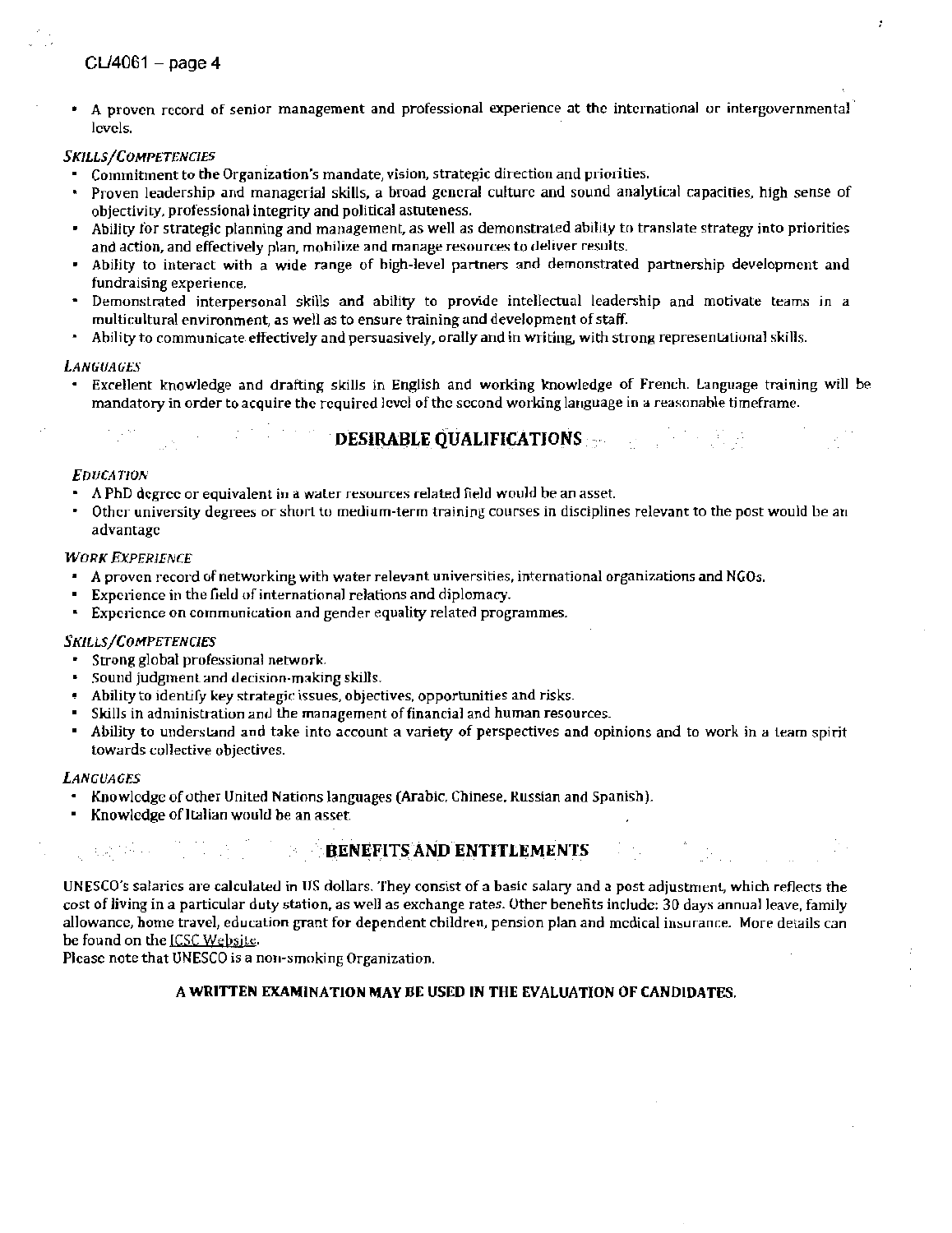**Nil** 

#### **Representation of Member States In posts subject to geographical distribution as at 1 May 2014**

**Representation above range** 

-13

Algeria **Belgium** Bulgaria Cameroon Canada Denmark Ethiopia France Greece Ireland Italy Lebanon Morocco **Nepal** Niger Romania Senegal South Africa Spain Tunisia

**Representation Representation within range below range**  Afghanistan Andorra Albania Antigua and Barbuda Argentina Armenia Australia Bahamas Austria Belarus Bangladesh Belize Benin **Bhutan** Botswana Bolivia (Piurinational Burkina Faso State of) Burundi Bosnia and Cambodia Herzegovina Chile Brazil Colombia Chad Congo China Costa Rica Comoros C6te d'lvoire Cook Islands Croatia Djibouti Cuba Dominica Cyprus Dominican Republic Czech Republic Eritrea Democratic People's Estonia Republic of Korea Fiji Democratic Republic of Gabon the Congo Grenada Ecuador Guinea Egypt Guinea-Bissau Finland Hungary Gambia **Indonesia** Georgia **Iran (Islamic Republic** Germany of) Ghana Iraq Honduras Kazakhstan India Kenya Israel Kyrgyzstan Jamaica Libya Japan Maldives Jordan Myanmar Lao People's Democratic Namibia Republic New Zealand Latvia **Nicaragua** Lithuania Oman Madagascar Palestine Malawi Panama Malaysia Papua New Guinea Mali **Portugal** Mauritania Qatar Mauritius Russian Federation Mexico Rwanda Mongolia San Marino Mozambique Sao Tome and

Netherlands Principe

Angola **Azerbaijan Bahrain** Barbados Brunei Darussalam Cabo Verde Central African Republic El Salvador Equatorial Guinea Guatemala Guyana Haiti Iceland Kiribati Kuwait Lesotho Liberia Luxembourg Malta Marshall Islands Micronesia (Federated States of) Monaco Montenegro Nauru Niue Palau Paraguay Saint Vincent and the Grenadines Samoa Singapore Slovenia Solomon Islands South Sudan Suriname Tajikistan Timor-Leste Tonga Tuvalu United Arab Emirates United Republic.of Tanzania Vanuatu